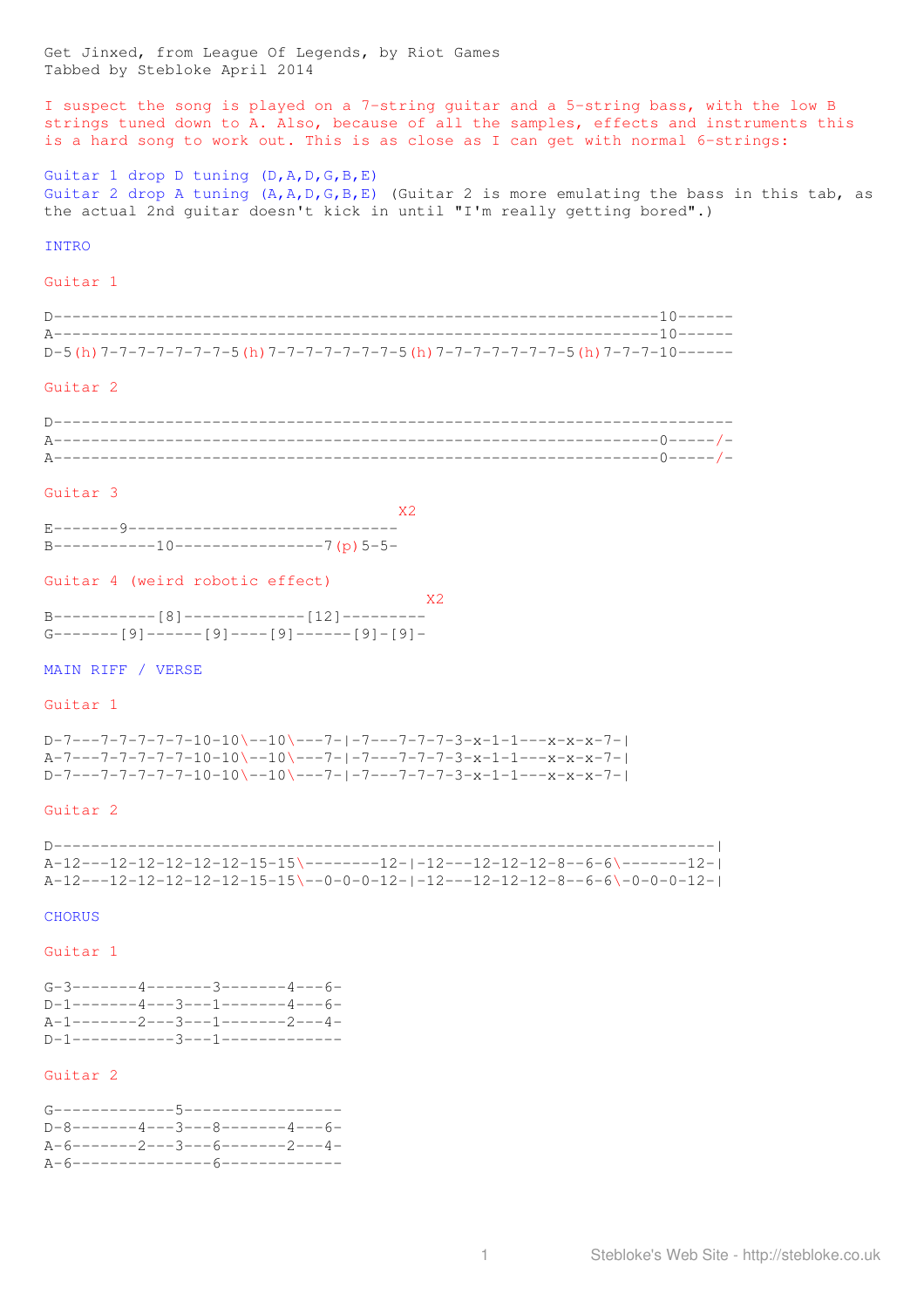### Guitars 3 + 4

|                                                                   |                                                                           | $G$ -----------------15--[15]-[15]-[11]-13--13-13(p)11-13-14-14-14\--  |  |
|-------------------------------------------------------------------|---------------------------------------------------------------------------|------------------------------------------------------------------------|--|
|                                                                   |                                                                           | G-----------------15--[15]-[15]-[11]-13--13-13 (p) 11-13--------14 \-- |  |
| POST-CHORUS 1                                                     |                                                                           |                                                                        |  |
| Guitars $1 + 2$                                                   |                                                                           |                                                                        |  |
| $G-2$ -------------<br>$D-2$ -------------<br>$A-0$ ------------- |                                                                           |                                                                        |  |
| MIDDLE BIT                                                        |                                                                           |                                                                        |  |
| Guitars $3 + 4$                                                   |                                                                           | X <sub>3</sub>                                                         |  |
|                                                                   | B------10---------10------------12-<br>G--------------------------------- |                                                                        |  |

D---------------------------------  $A-12\0-----12\0------12\0---$ 

OUTRO

Guitar 3 (Guitars 1, 2 and 4 as chorus) Repeat until end G------------------------------------------------- D-13-15-16-15-13-15-16-15-13-15-16-15-13-15-16-15-

KEY TO TAB

#/# slide up from the first note to the second #\# slide down from the first note to the second #(p)# pull off from the first note to the second #(h)# hammer on from the first note to the second [#] palm mute the note indicated x mute the string with the fretting hand